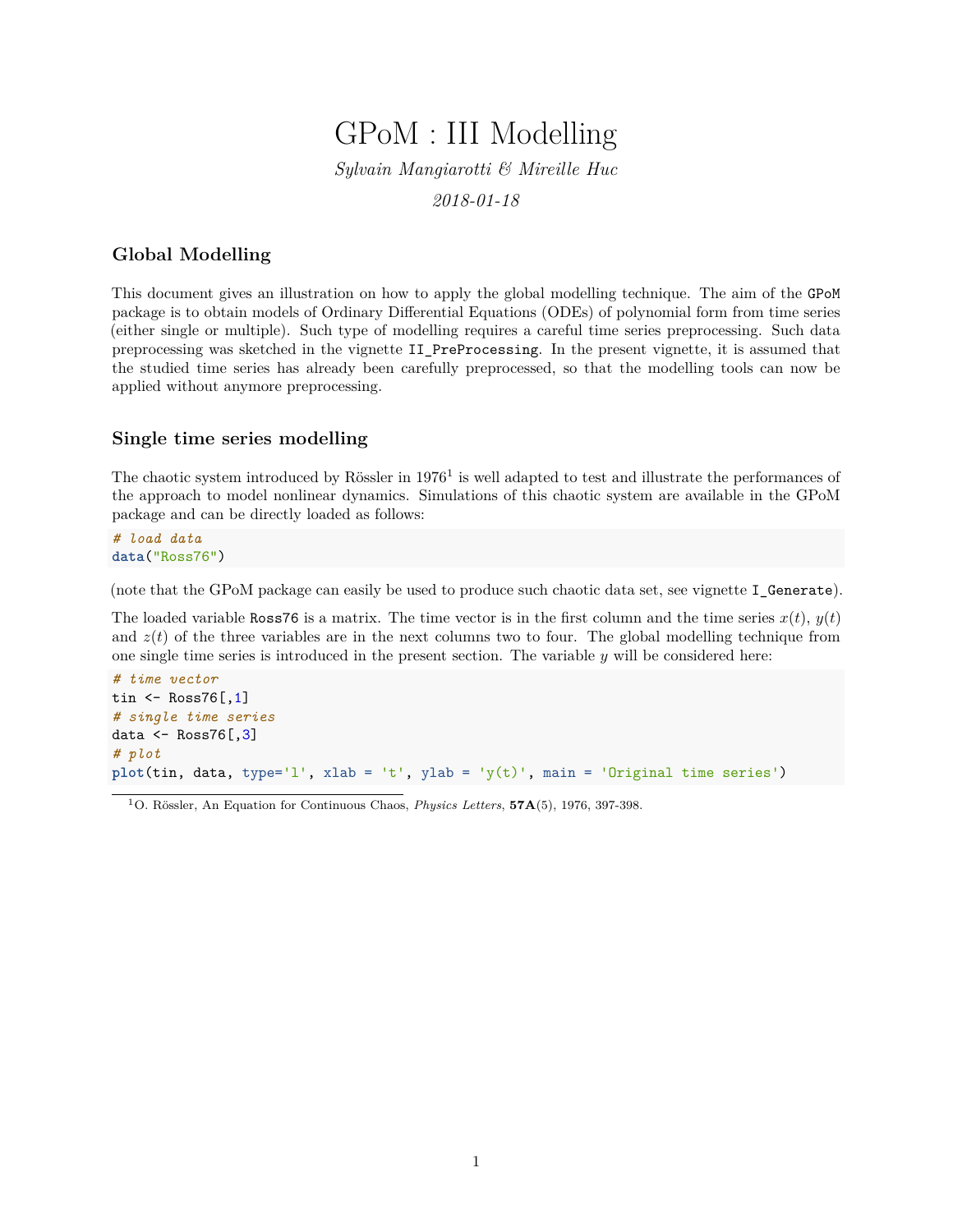## **Original time series**



Starting from single time series, the following canonical form of equations can be expected<sup>[2](#page-1-0)</sup>:

 $dX_1/dt = X_2$  $dX_2/dt = X_3$ 

*...*

$$
dX_n/dt = P(X_1, X_2, \ldots, X_n)
$$

where the modeled variable  $X_1$  will correspond to the observed variable  $y$ , and  $X_2$  to  $X_n$  are its successive derivatives  $dy/dt$  and  $dy^2/dt^2$ . To apply the global modelling technique to the time series presented above, it is necessary to choose a trial model dimension nVar (corresponding to *n* in the previous equation) and a maximal polynomial degree dMax. To restrict the model search to a smaller ensemble of models, the minimum and maximum numbers of parameters for the model can be chosen manually using nPmin and nPmax. IstepMax corresponds to the maximum number of iterations to be used for the numerical integration.

```
# model dimension
nVar = 3# maximum polynomial degree
dMax = 2# generalized Polynomial modelling
out1 <- gPoMo(data, tin = tin, dMax = dMax, nS = nVar, show = 0,
              nPmin = 9, nPmax = 11, verbose = FALSE, IstepMax = 3000)
```
Note that, to follow the search process in real time, parameter show should be set on  $(\text{show} = 1)$ . In practice, the model size (that is, its number of parameters which is bounded by nPmin and nPmax) is generally unknwown. It may thus be necessary to extend its range (be default nPmin = 1 and nPmax = 14). However, in practice, nPmax cannot be chosen too large in order to keep the computation time reasonable.

With the parameterization chosen here, two models are obtained:

<span id="page-1-0"></span><sup>2</sup>G. Gouesbet & C. Letellier, 1994. Global vector-field reconstruction by using a multivariate polynomial L2 approximation on nets. *Physical Review E*, **49**(6), 4955-4972.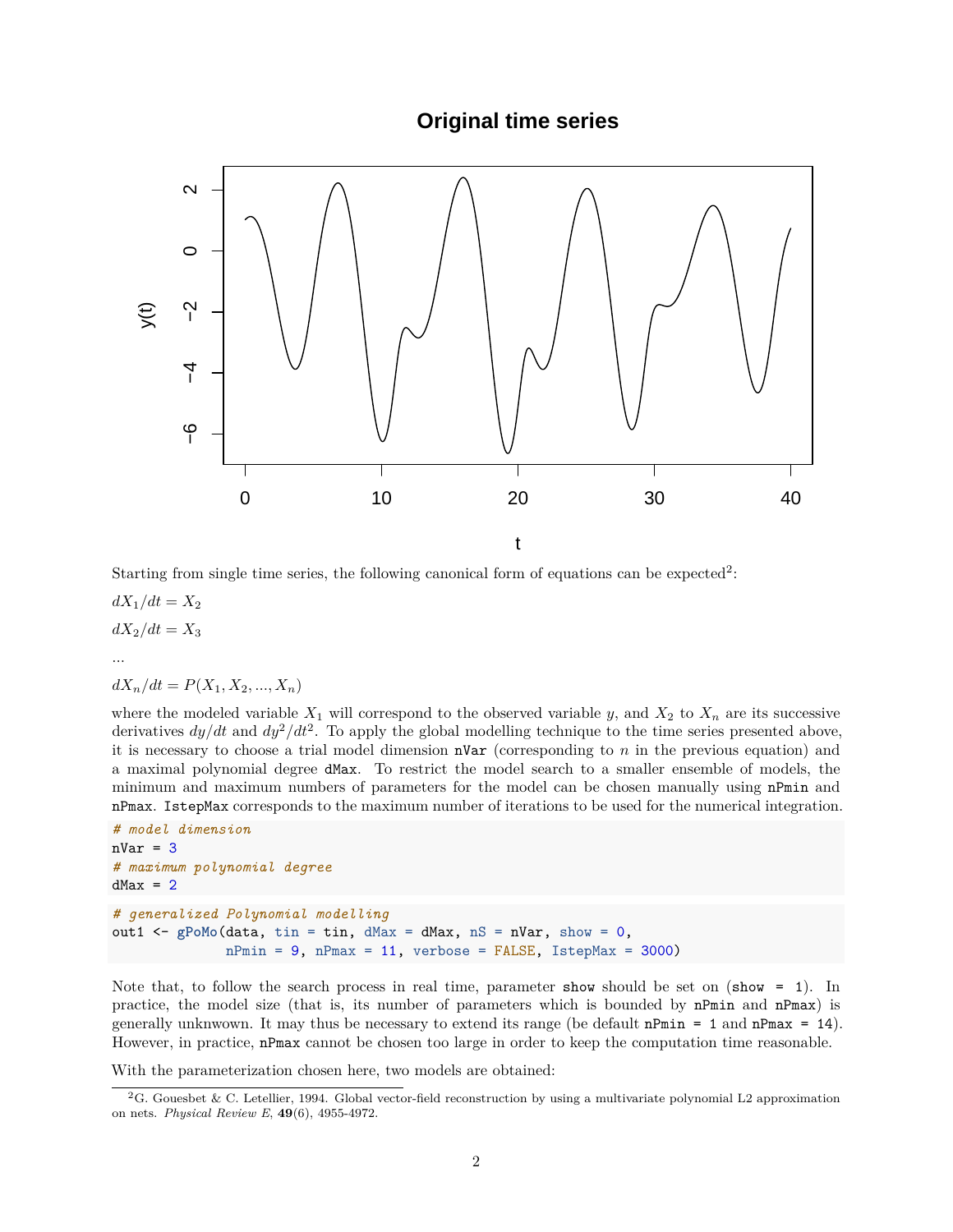#### **which**(out1**\$**okMod **==** 1)

#### ## [1] 1 3

The model #3 shows a quite good performance to reproduce the original phase portrait:

```
# obtained model #3
plot(out1$stockoutreg$model3[,1], out1$stockoutreg$model3[,2], type='l', col = 'red',
     xlab = 'y(t)', ylab = 'dy(t)/dt', main = 'Phase portrait')
# original phase portrait
lines(out1$filtdata[,1], out1$filtdata[,2])
legend(3,2,c("model", "original"), col=c('red', 'black'), lty=c(1,1), cex=0.6)
```
# $\mathbf{\Omega}$ dy(t)/dt  $\circ$  $\gamma$ −4<br>−1 7 −6 −4 −2 0 2

**Phase portrait**

y(t)

The equations of the obtained model can be edited as follows (more precision in the digits can be obtained choosing a larger value of approx):

```
# obtained model #3
visuEq(nVar, dMax, out1$models$model3, approx = 1)
## dX1/dt = X2
##
## dX2/dt = X3
##
## dX3/dt = -2 -3.5 X3 + 1.1 X2 + X2 X3 -0.5 X2^2 -4 X1 -0.5 X1 X3 + 1.3 X1 X2 -0.5 X1^2
```
Various methods may be used to validate such a model. In practice, note that validation may depend on the objective of the model (characterization, forecasting, etc.). One way to validate the model can be done by considering the forecasting performances of the model. A code dedicated to such a type of validation is presented in vignette V\_Predictability.

#### **Detection of causal couplings and retro-modelling**

One interest of the global modelling technique is (1) to enable the detection of nonlinear dynamical couplings between observed variables, and potentially even (2) to obtain an analytical formulation of this couplings in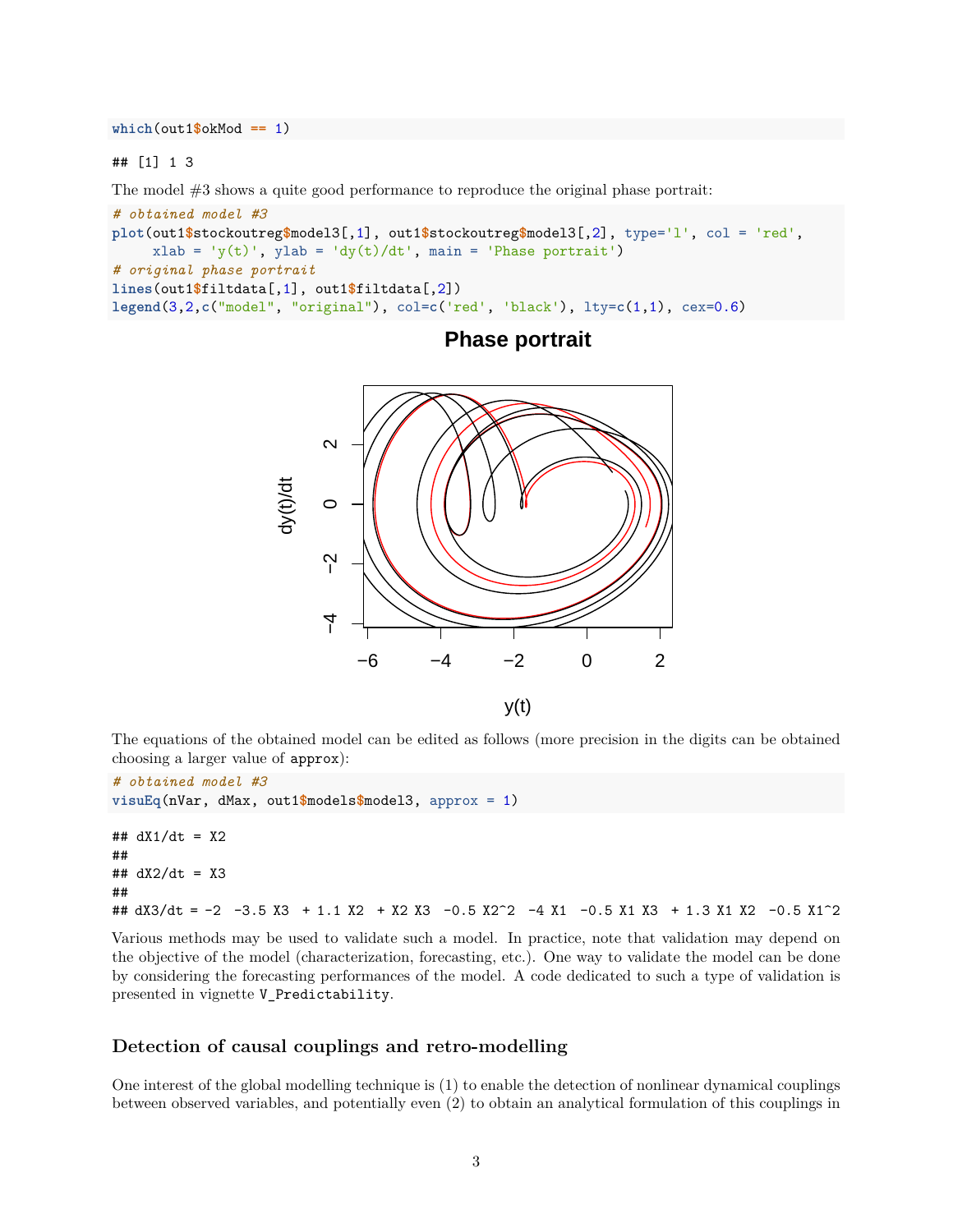order (3) to help for the inference of the causal relations.

Here again, the Rössler-1976 chaotic system is used to illustrate the purpose. The time series of the three variables *x*, *y* and *z* are used this time.

*# multiple (three) time series* data <- Ross76[,2**:**4]

The three time series are as follows:

```
# x(t)
plot(tin, data[,1], ylim = c(-6.5,12), type='l', col = 'blue',
     xlab = 't', ylab = ', main = 'Original time series')
# y(t)
lines(tin, data[, 2], type = 'l', col = 'orange')# z(t)
lines(tin, data[,3], type = 'l', col = 'brown')
legend(35,12,c("x(t)", "y(t)", "z(t)"), col=c('blue', 'orange', 'brown'), lty=1, cex=0.8)
```
## **Original time series**



A set of three equations is expected, one for each variable:

 $dx/dt = P_x(x, y, z)$  $dy/dt = P_y(x, y, z)$ 

 $dz/dt = P_z(x, y, z)$ 

To define such a structure, the number nS of equations for each series must be defined as a vector such as: nS  $= c(1,1,1)$ . (note that to discard information about the current number of models under test, the optional parameter verbose can be set to verbose = FALSE).

```
# generalized Polynomial modelling
out2 <- gPoMo(data, tin = tin, dMax = 2, ns = c(1,1,1), show = 0,IstepMin = 10, IstepMax = 3000, nPmin = 7, nPmax = 8)
```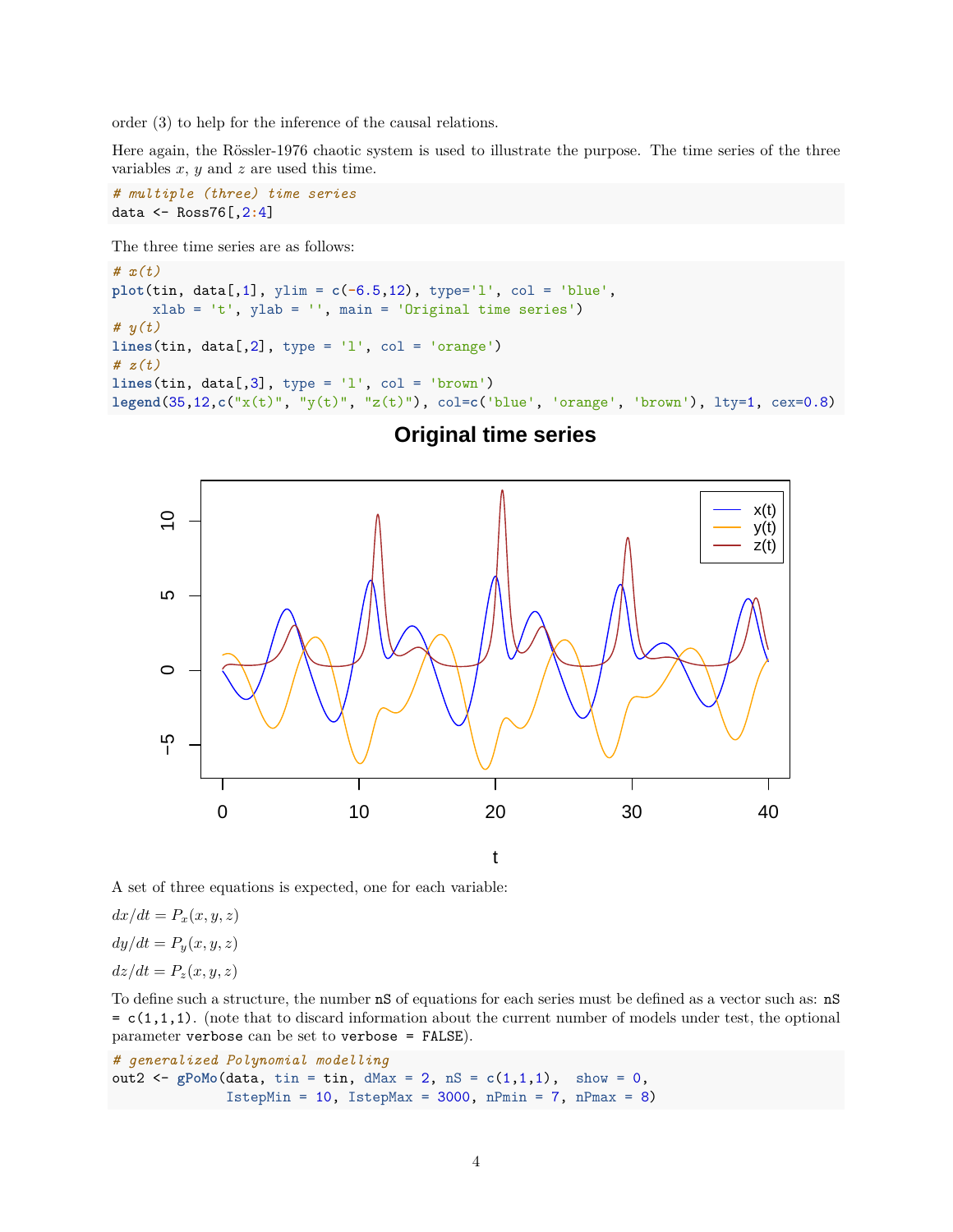The simplest obtained model able to reproduce the observed dynamics is the model #5:

```
# obtained model #5
plot(out2$stockoutreg$model5[,1], out2$stockoutreg$model5[,2],
     type='l', col = 'red',xlab = 'x(t)', ylab = 'y(t)', main = 'Phase portrait')
# original phase portrait
lines(out2$filtdata[,1], out2$filtdata[,2])
legend(3,2,c("original", "model"), col=c('black', 'red'), lty=1, cex=0.5)
```
#### **Phase portrait**



The equations of the obtained model are given by:

**visuEq**(3, 2, out2**\$**models**\$**model5, approx = 4) ##  $dX1/dt = -0.99924 X3 -0.9995 X2$ ## ## dX2/dt = 0.51985 X2 + 0.99971 X1 ## ## dX3/dt = 1.99568 -3.99102 X3 + 0.99775 X1 X3

The original Rössler system is thus retrieved.

A practical application of the global modelling technique under real world conditions was done for modelling the plague epidemic of Bombay by the end of 19th century and its coupling to the epizootics among black and brown rats<sup>[3](#page-4-0)</sup>. This analysis enabled not only the detection of the couplings but also to obtain an algebraic formulation of this coupling. An interpretation could be proposed for all the terms of the obtained model.

#### **Generalized global modelling and polynomial a priori structure**

The GPoM package enables a generalized formulation of the global modelling technique combining the canonical formulation – one single observed variables and its derivatives – and the multivariate formulation

<span id="page-4-0"></span><sup>3</sup>S. Mangiarotti, 2015. Low dimensional chaotic models for the plague epidemic in Bombay (1896–1911). *Chaos, Solitons & Fractals*, **81A**, 184–196.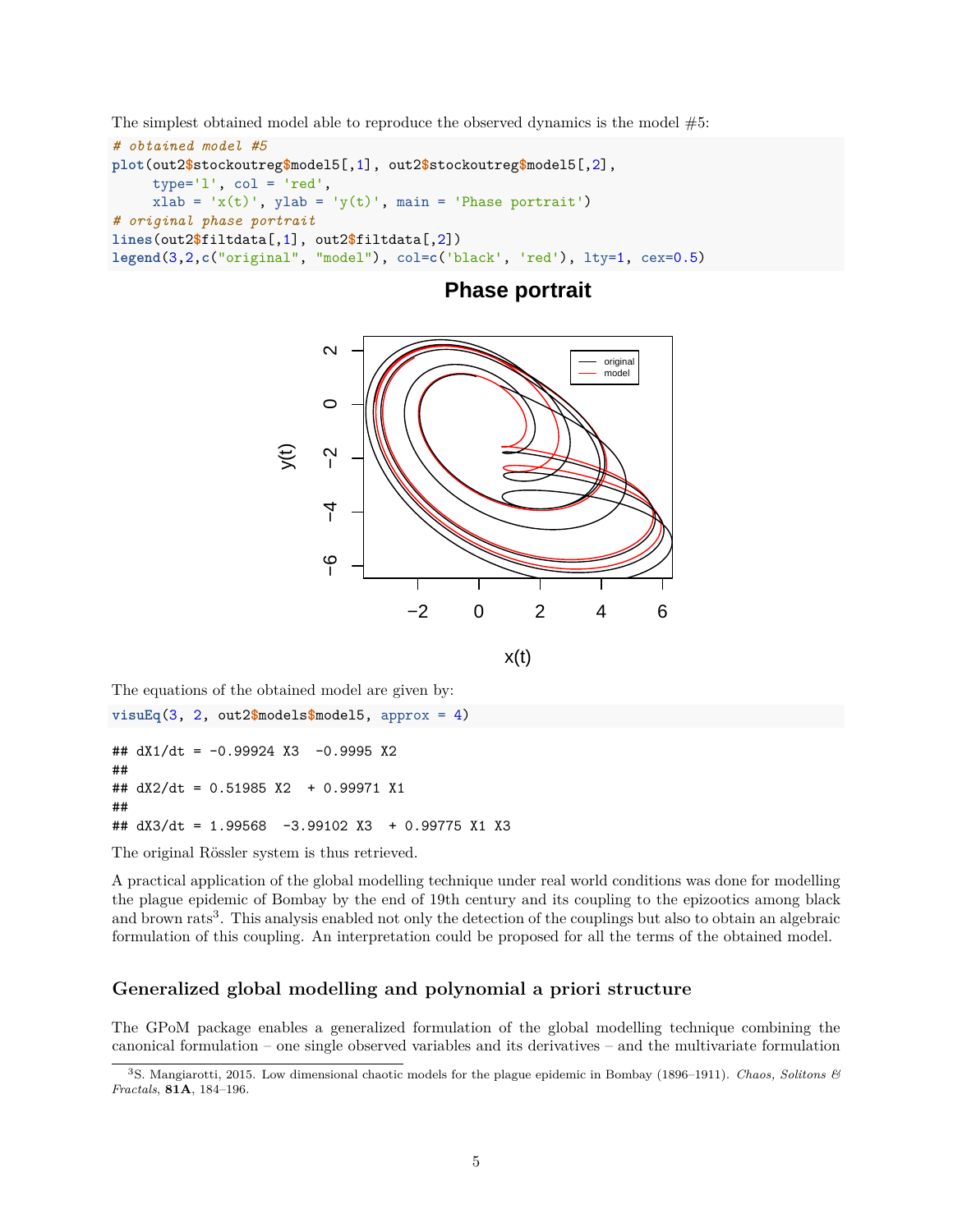– several observed variables considered together. Examples are given in the two previous sections. The two variables *x* and *y* of the Rössler-1976 chaotic system are considered here to illustrate the purpose.

*# time vector* tin  $\leq$  Ross76[,1] *# multiple (two) time series* data <- Ross76[,2**:**3]

The two time series are as follows:

```
# x(t)
plot(tin, data[,1], ylim = c(-6.5,6.5),
     type='l', col = 'blue',
     xlab = 't', ylab = ', main = 'Original time series')
# y(t)
lines(tin, data[,2], type = 'l', col = 'brown')
legend(30,6,c("x(t)", "y(t)"), col=c('blue', 'brown'), lty=1, cex=0.8)
```
## **Original time series**



Obviously, the correlation between the two time series is not very high since close to 0.5 in magnitude (Note that alternative examples with very low levels of correlations will also be considered in vignette VII\_Retro-modelling):

*# correlation between Rössler-x and Rössler-y* **cor**(data[,1], data[,2])

#### ## [1] -0.502108

Though, their dynamics are linked in a causal way since dynamically coupled as expressed by the original (fully deterministic) system:

 $dx/dt = -y - z$  $dy/dt = x + ay$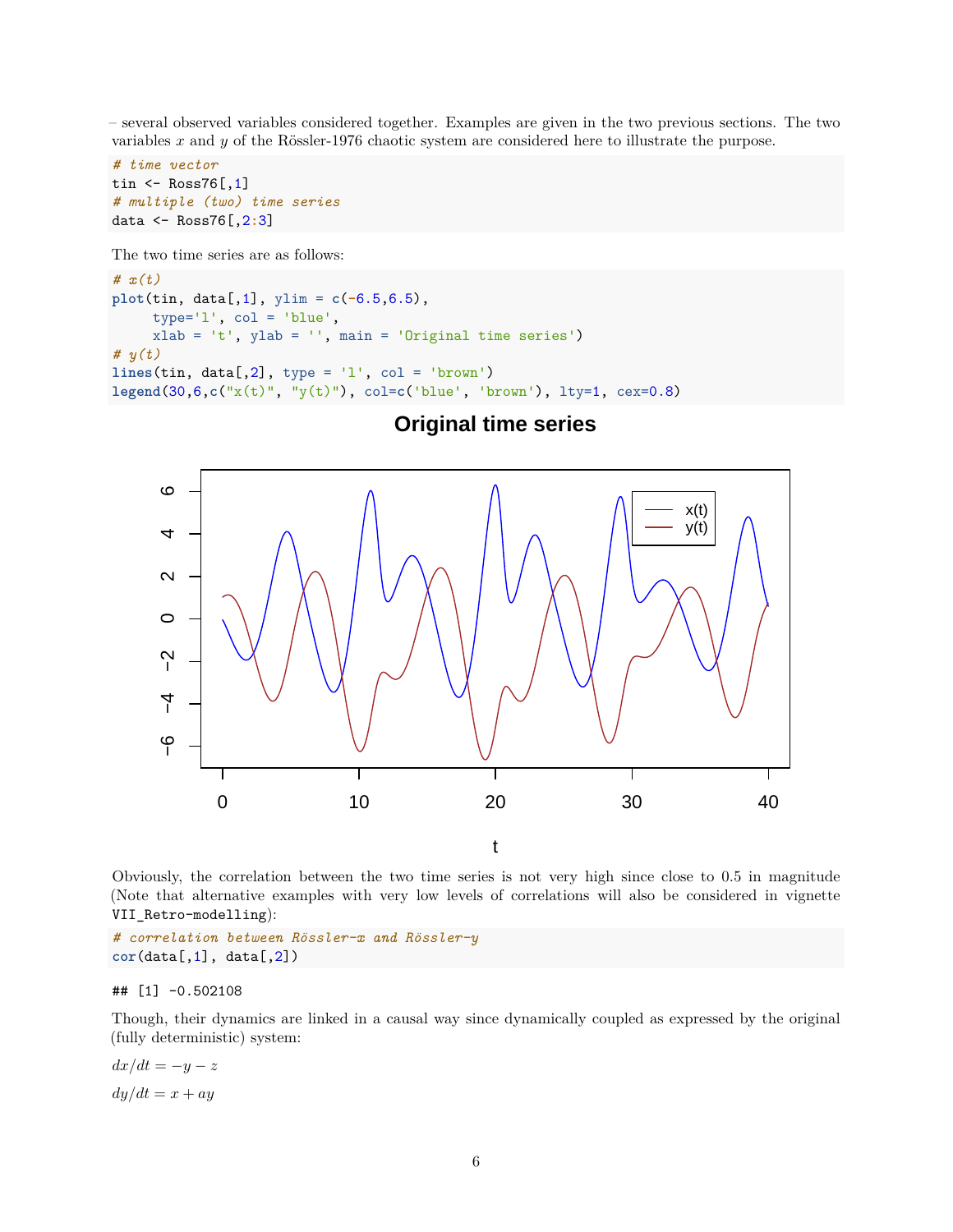$dz/dt = b + z(x - c).$ 

Because *x* and *y* are coupled to the third variable *z* (assumed not to be observed in the present example), and because of the presence of a nonlinear term  $(xz)$  in the last equation), the relation between x and y can only be poorly detected using a simple statistical technique such as the correlation. This difficulty directly results from the complex coevolution between these two variables as illustrated by the following scatter plot  $(x,y)$ :

**plot**(data[,1], data[,2],  $type='p'$ ,  $cex = 0.2$ ,  $col = 'blue'$ , xlab =  $'x'$ , ylab =  $'y'$ , main = 'Scatter plot  $(x,y)'$ )



**Scatter plot (x,y)**

In its principle, the global modelling technique is well adapted to tackle the detection of nonlinear couplings.

As the Rössler-1976 system is three-dimensional, a three-dimensional system can be expected, that is, such as  $sum(nS) = 3$  (in practice, this dimension is generally unknown and a trial dimension can be used). Two formulations may thus be expected, either based on variables  $(X_1, X_2, Y_1)$ :

$$
dX_1/dt = X_2
$$

 $dX_2/dt = P_X(X_1, X_2, Y_1)$ 

$$
dY_1/dt = P_Y(X_1, X_2, Y_1),
$$

which general structure will be defined by  $nS = c(2,1)$  (two equations of canonical form will be generated from the observed time series  $x(t)$ , a single one from  $y(t)$ ;

or based on variables  $(X_1, Y_1, Y_2)$ :

$$
dX_1/dt = P_X(X_1, Y_1, Y_2)
$$
  
\n
$$
dY_1/dt = Y_2
$$
  
\n
$$
dY_2/dt = P_Y(X_1, Y_1, Y_2)
$$

which general structure will be defined by  $nS = c(1,2)$  (one equation generated from  $x(t)$ , two ones of canonical form from  $y(t)$ ).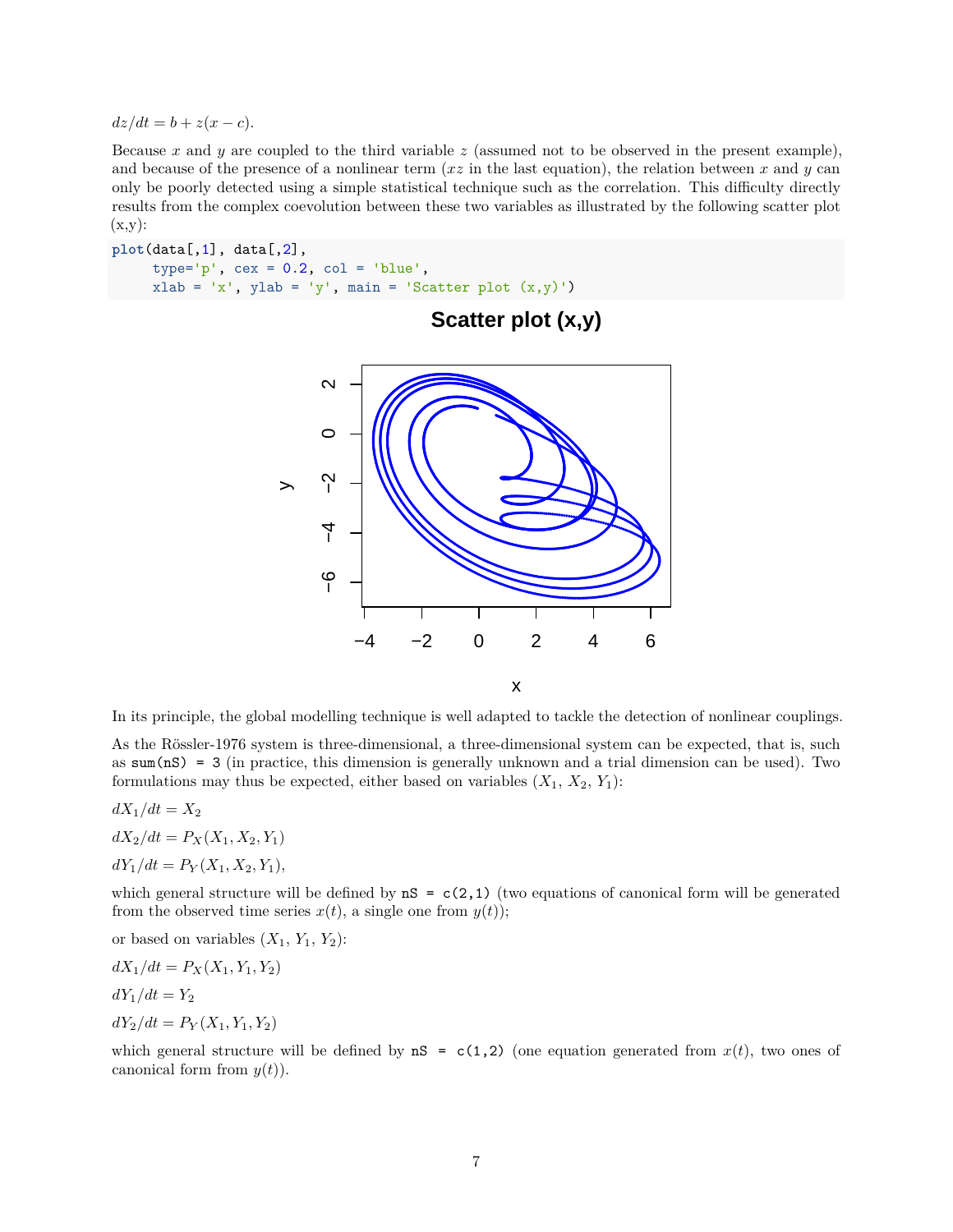For a tutorial purpose, we will assume here that some *a priori* information is available about the model sructure telling us that the former formulation based on variables  $X_1$ ,  $X_2$  and  $Y_1$  is more suited and that specific polynomial terms should be excluded (e.g.  $Y_1^2$  and  $X_2Y_1$  should be excluded from polynomial  $P_X$ , and only the terms  $Y_1$ ,  $X_1$  and  $X_1Y_1$  should be accepted in polynomial  $P_Y$ ). It is then possible to provide a template for the model formulation allowing some terms and forbidding others. This template structure can be provided as an input of the gPoMo function through the optional parameter EqS. In the present case, the following structure will be used as a template:

```
# model template:
EqS \leftarrow matrix(1, \text{ ncol} = 3, \text{ nrow} = 10)EqS[,1] <- c(0,0,0,1,0,0,0,0,0,0)
EqS[,2] <- c(1,1,0,1,0,1,1,1,1,1)
EqS[,3] <- c(0,1,0,0,0,0,1,1,0,0)
visuEq(3, 2, EqS, substit = c('X1','X2','Y1'))
## dX1/dt = X2##
## dX2/dt = 1 + Y1 + X2 + X2^2 + X1 + X1 Y1 + X1 X2 + X1^2
##
## dY1/dt = Y1 + X1 + X1 Y1
```
Each term of this template can be used by the global model if set to 1 and cannot if set to 0. In other words, terms that are not included in this template cannot be added, but terms that are included may be removed.

The search for a Generalized Global Model will be launched as follows:

```
# generalized Polynomial modelling
out3 <- gPoMo(data, tin = tin, dMax = 2, nS=c(2,1), EqS = EqS,
              show = 0, verbose = FALSE,
              IstepMin = 10, IstepMax = 2000, nPmin = 9, nPmax = 11)
```
The simplest obtained model able to reproduce the observed dynamics is found to be the model #2:

```
# obtained model #2
plot(out3$stockoutreg$model2[,1], out3$stockoutreg$model2[,2],
     type='l', col = 'red',xlab = 'X1', ylab = 'X2', main = 'Phase portrait')
# original phase portrait
lines(out3$filtdata[,1], out3$filtdata[,2])
legend(-3,-5,c("original", "model"), col=c('black', 'red'), lty=1, cex=0.5)
```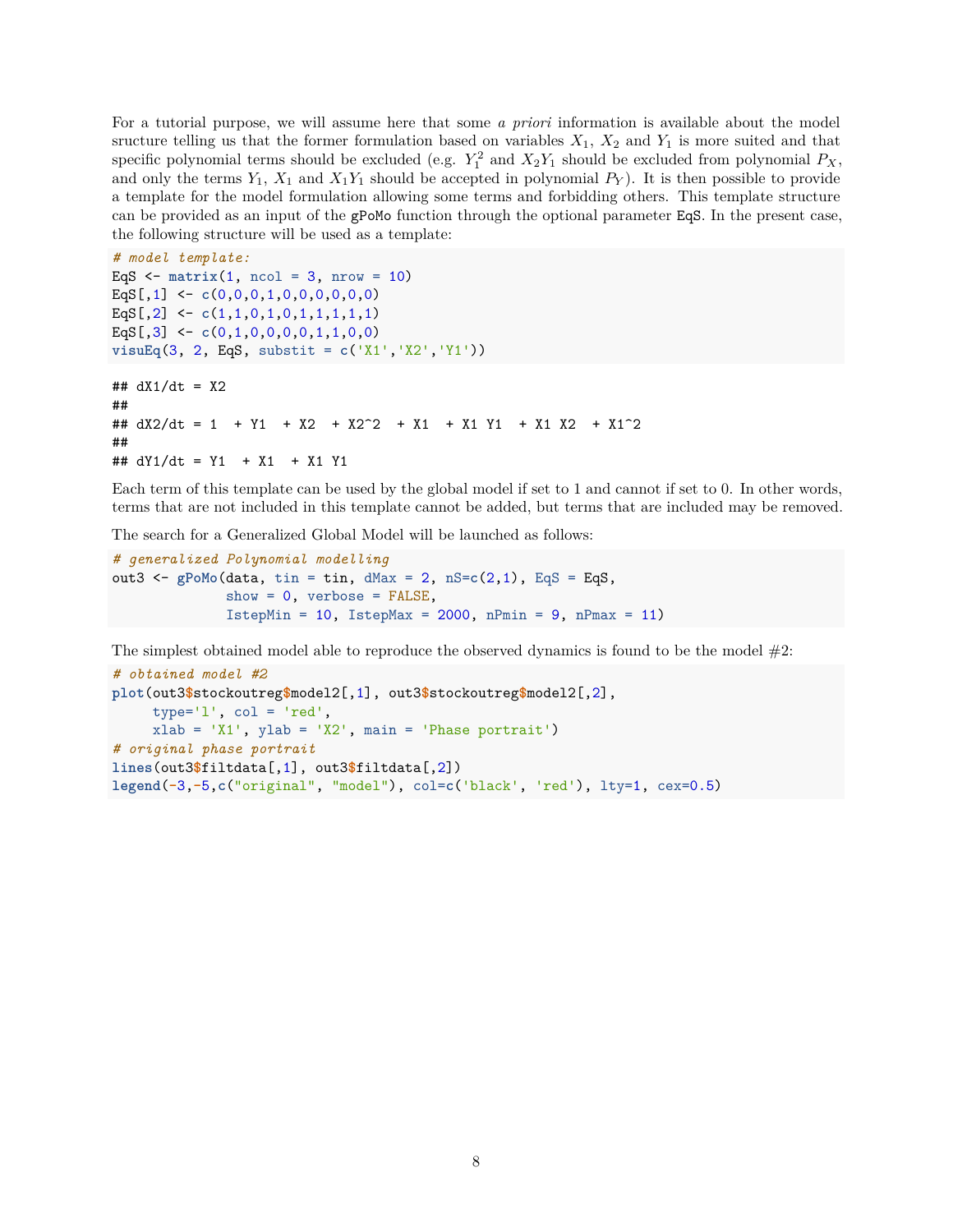## **Phase portrait**



The equations of the obtained model are the following :

**visuEq**(3, 2, out3**\$**models**\$**model2, approx = 4, substit = **c**('X1','X2','Y1'))

```
## dX1/dt = X2
##
## dX2/dt = -1.99472 -4.51179 Y1 -3.99202 X2 -0.99974 X1 + 0.99828 X1 Y1 + 0.99783 X1 X2
##
## dY1/dt = 0.51985 Y1 + 0.99971 X1
```
When no information is available about the polynomial structure, the model search can be launched without using the option EqS. In this situation, all the terms are considered as possible terms (all the terms are set to 1 in EqS). When there is no reason to choose one formulation rather than the other, then all the formulations may be tested one by one. In the present case, models can actually be obtained with both sets of variables  $(X_1,Y_1,Y_2)$  and  $(X_1,X_2,Y_1)$ .

A practical application of the generalized global modelling technique could be performed from observational data under real world conditions for the modelling of the West-Africa epidemic of Ebola Virus Desease<sup>[4](#page-8-0)</sup>.

#### **Blind separation and modelling of two independant sets of equations**

Finally, since the approach enables – in its principle – to detect nonlinear couplings, it may also be used to detect separated sets of equations. Two separated systems are considered here: the Rössler-1976 system already presented upper and the Sprott-K system<sup>[5](#page-8-1)</sup>.

```
# load data
data("TSallMod_nVar3_dMax2")
# multiple (six) time series
tin <- TSallMod_nVar3_dMax2$SprK$reconstr[1:400,1]
TSRo76 <- TSallMod_nVar3_dMax2$R76$reconstr[,2:4]
```
<span id="page-8-0"></span><sup>4</sup>S. Mangiarotti, M. Peyre & M. Huc, 2016. A chaotic model for the epidemic of Ebola virus disease in West Africa (2013– 2016). *Chaos*, **26**, 113112.

<span id="page-8-1"></span><sup>5</sup>J.C. Sprott, 1994. Some simple chaotic flows. *Physical Review E*, **50**(2), 647-650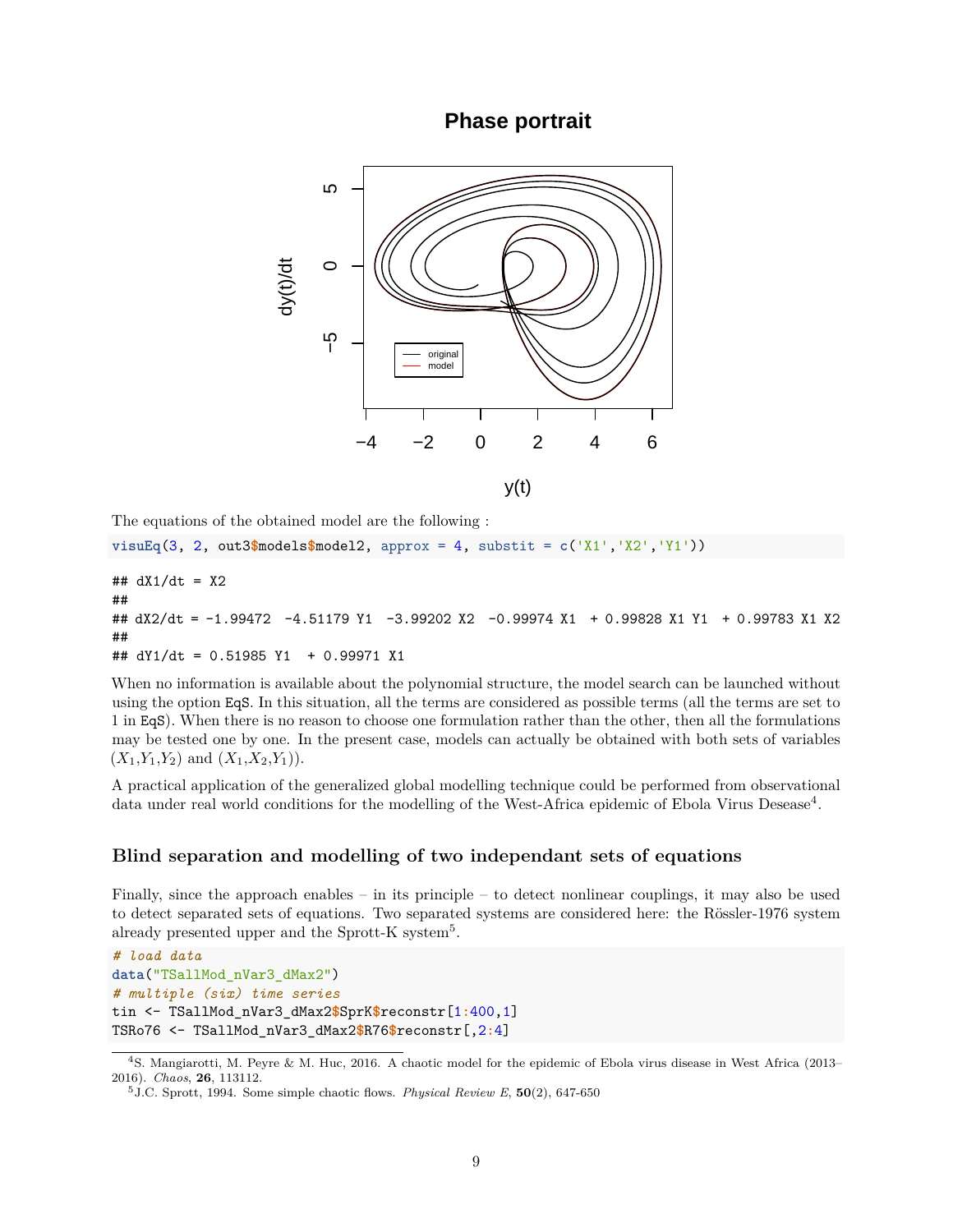```
TSSprK <- TSallMod_nVar3_dMax2$SprK$reconstr[,2:4]
data <- cbind(TSRo76,TSSprK)[1:400,]
```
Six time series are thus considered in this illustration, three for each system:

```
# For the Rössler-1976 system
# x(t)
plot(tin, data[, 1], ylim = c(-6.5, 8.5), type='l', col = 'red',xlab = 't', ylab = ', main = 'Original time series')
# y(t)
lines(tin, data[,2], type = 'l', col = 'brown')
# z(t)
lines(tin, data[, 3], type = 'l', col = 'orange')# For the Sprott-K system
# u(t)
lines(tin, data[, 4], type = 'l', col = 'green')# v(t)
lines(tin, data[, 5], type = 'l', col = 'darkgreen')# w(t)
lines(tin, data[,6], type = 'l', col = 'lightgreen')
legend(3, 8,title = 'Rössler', c("x(t)", "y(t)", "z(t)"),
       col=c('red', 'brown', 'orange'), lty=1, cex=0.8)
legend(17, 8,title='Sprott-K', c("u(t)", "v(t)", "w(t)"),
       col=c('green', 'darkgreen', 'lightgreen'), lty=1, cex=0.8)
```
**Original time series**



Since one equation is expected from each variable, vector  $nS$  is defined as  $nS = c(1,1,1,1,1,1)$ . To speed up the computation, the fourth order Runge-Kutta numerical integration method = 'rk4' is preferred<sup>[6](#page-9-0)</sup>.

<span id="page-9-0"></span> $6$ package deSolve is used for this purpose.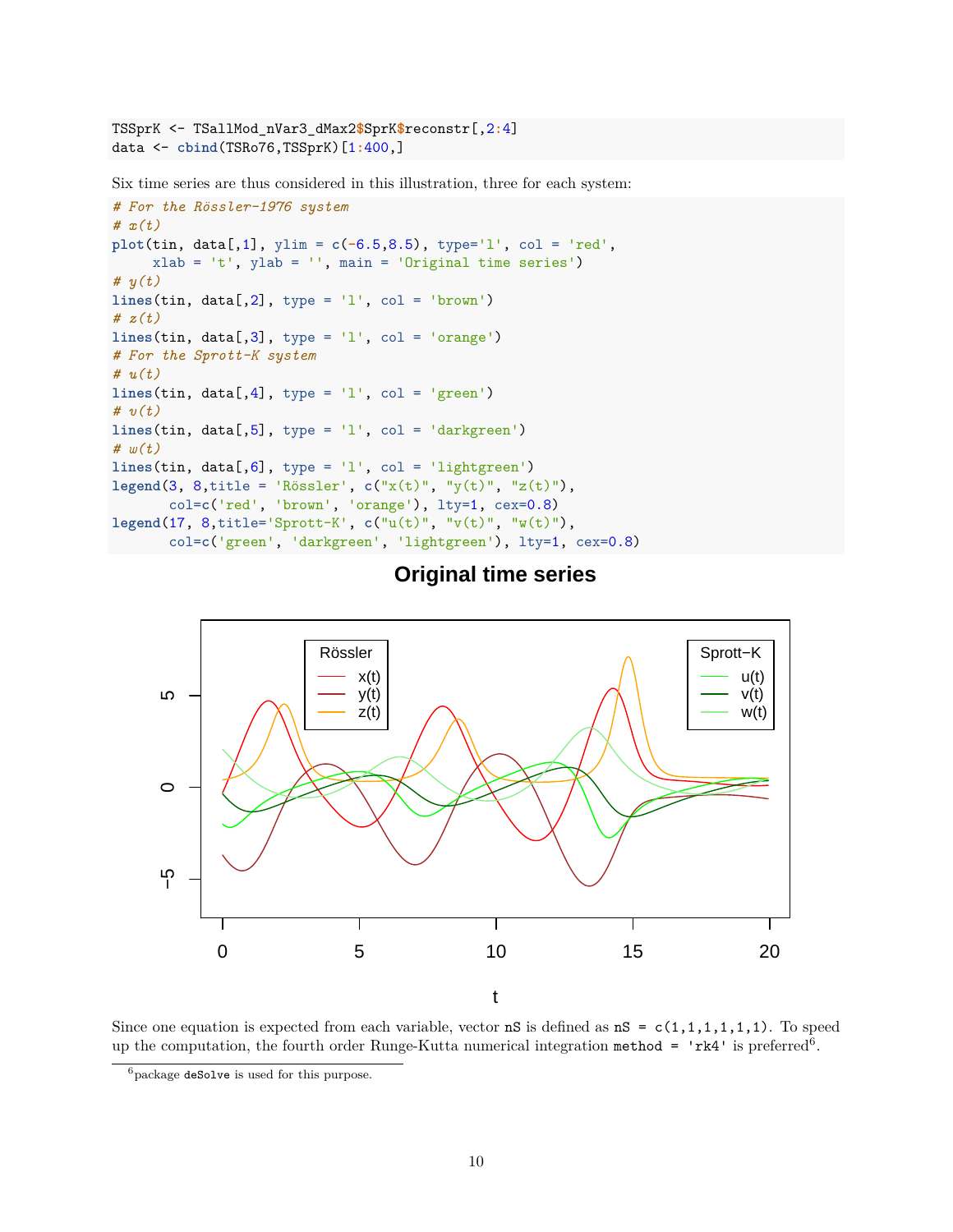```
# generalized Polynomial modelling
out4 <- gPoMo(data, dtFixe = 1/20, dMax = 2, nS = c(1,1,1,1,1,1),
              show = 0, method = rk4',
              IstepMin = 2, IstepMax = 3,
              nPmin = 13, nPmax = 13)
```
Due to the huge number of models to be tested, numerical integration is sketched here on a quite short duration and the model search is directly focused on models of 13-parameter size. A larger range of model sizes and a longer numerical integration can be applied to check the ability of the technique to retrieve the original models. This can easily be done, except that a much longer running time will be required.

However, to distinguish between integrable and non integrable models (in a numerical sense), it is necessary to consider the numerical integration of large lengths. With longer integration durations (e.g. from IstepMin = 10 to IstepMax = 10000), many of the models will be rejected or lead to trivial solutions (fixed points, periodic cycles)

In the present case, only one obtained set of equations (model  $#347$ ) able to reproduce the original phase portraits of the two original systems (Rössler-1976 and Sprott-K) is found:

```
KL <- out4$models$model347
v0 <- as.numeric(head(data,1))
outNumi <- numicano(nVar = 6, dMax = 2, Istep=5000, onestep=1/20, KL=KL, v0=v0)
# obtained model #347
plot(outNumi$reconstr[,2], outNumi$reconstr[,3],
     type='l', col = 'red',xlab = 'x(t)', ylab = 'y(t)', main = 'Phase portrait')
# original phase portrait
lines(out4$filtdata[,1], out4$filtdata[,2])
legend(4,2,c("original", "model"), col=c('black', 'red'), lty=1, cex=0.5)
# original phase portrait
plot(outNumi$reconstr[,5], outNumi$reconstr[,6],
     type='1', col = 'green',xlab = 'u(t)', ylab = 'v(t)', main = 'Phase portrait')
# original phase portrait
lines(out4$filtdata[,4], out4$filtdata[,5])
legend(-3,1,c("original", "model"), col=c('black', 'green'), lty=1, cex=0.5)
```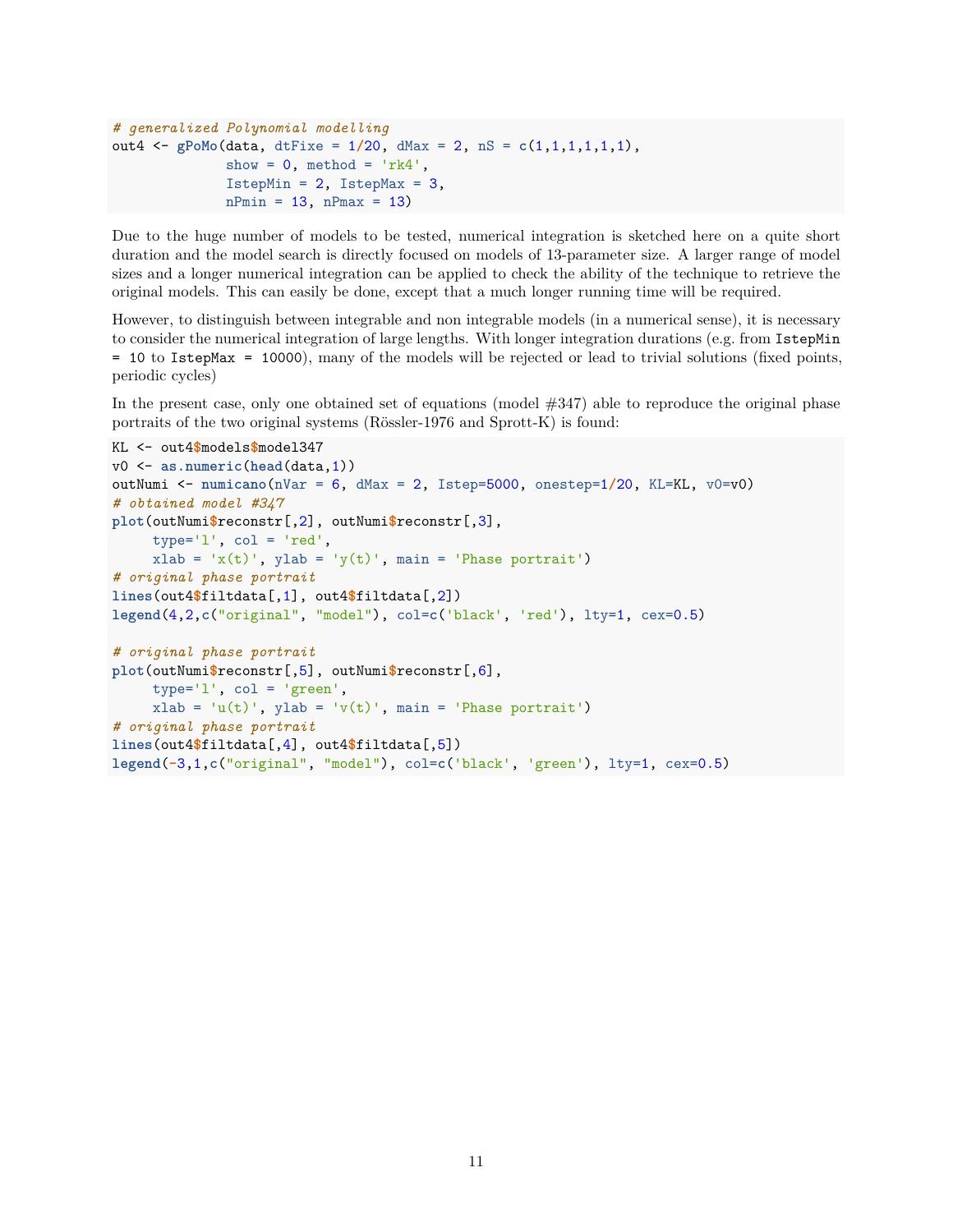

##  $dv/dt = -0.992 v + 0.993 u$ ## ##  $dw/dt = 0.298 w + 0.994 u$ 

The global modelling technique enables to distinguish two independant sets of equations: one for the Rössler-1976 system (equations one to three), the other one for the Sprott-K system (equations four to six). Moreover, the obtained equations are identical in their structure and very close in their parameterization to the original equations from which the observed time series were derived. This latter point is interesting since it shows that – in the present case at least – not only the couplings, but also each of the nonlinear terms of the equations can be retrieved. The approach may thus be used as a retro-modelling technique in order to interpret the model terms. This problem will be investigated in more details in vignette VII\_Retromodelling.

#### **Time series with gaps and associate modelling**

When measurements are gathered under real environmental conditions, the time series may have gaps, or may be contaminated by temporary perturbations which should be removed. In other cases, equivalent records of the same dynamical behavior may have been performed at different locations (concurently or not) and it may be useful to considered these time series simultaneously in the modelling process. The GPoM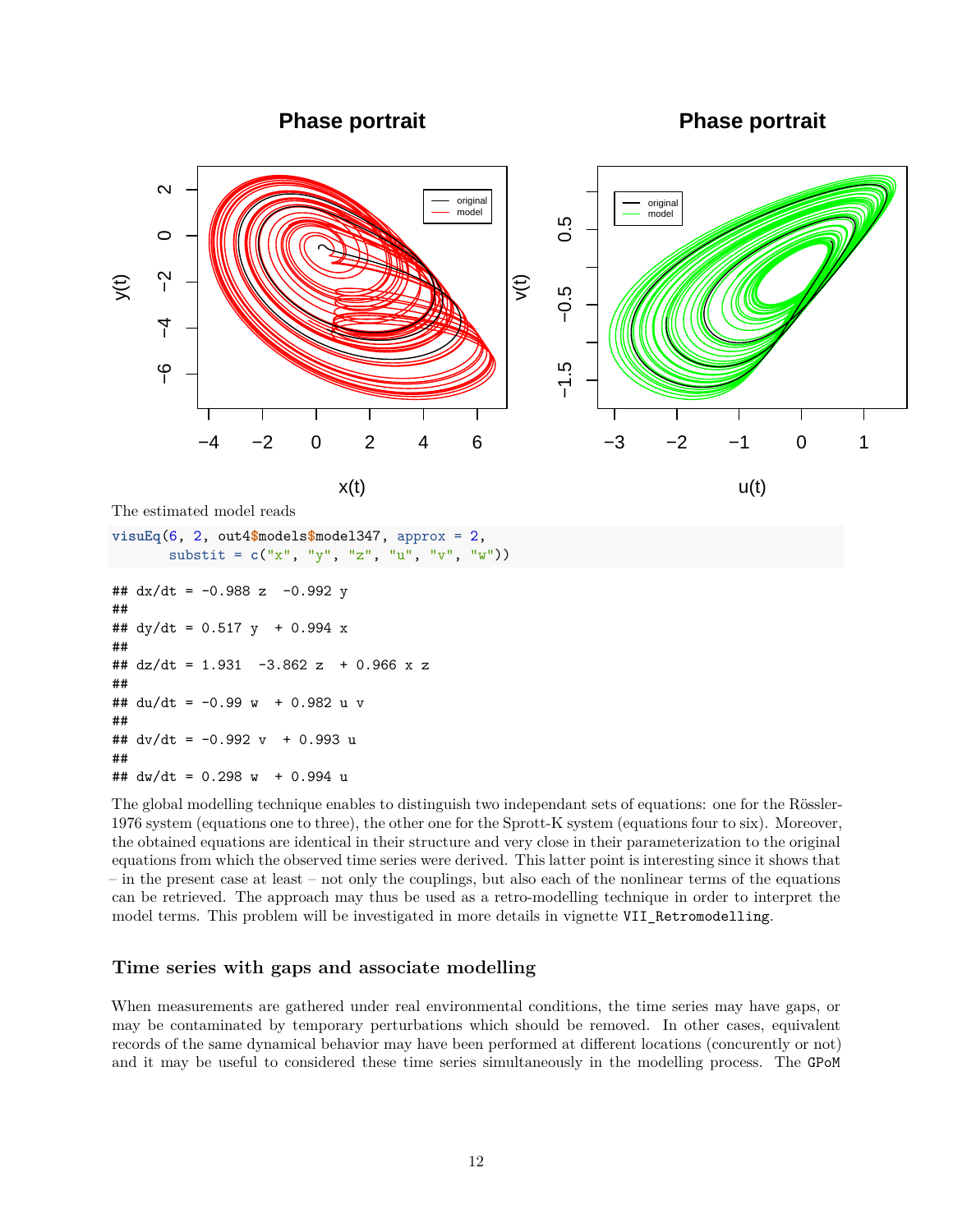package can be applied to such types of data sets<sup>[7](#page-12-0)</sup>.

An example of this kind of situation is given in the present section. The Rössler system is used again in this example:

```
# load data
data("Ross76")
# time vector
tin <- Ross76[1:500,1]
# single time series
series <- Ross76[1:500,3]
# plot
plot(tin, series, type = 'l', col = 'gray', xlab = 'time', ylab = 'Observational data')
```


#### time

To illustrate our purpose, some noise is added to the original time series and a weighting function is defined to indicate on what part of the signal the analysis should focus. This function is equal to 1 when the time series is free of noise, and equal to 0 when it is noise-contaminated.

```
# some noise is added
series[1:100] <- series[1:100] + 0.1 * runif(1:100, min = -1, max = 1)
series[301:320] <- series[301:320] + 0.5 * runif(1:20, min = -1, max = 1)
plot(tin, series, ylab='', type = 'l', col = 'black')
#
# weighting function
W <- tin * 0 + 1
W[1:100] <- 0 # the first fourty values will be discarded
W[301:320] <- 0 # twenty other values will be discarded too
lines(tin, W, type = 'l', col = 'brown')
legend(0, -2,c("observed data", "weighting function"),
       col=c('black', 'brown'), lty=1, cex=0.8)
```
<span id="page-12-0"></span><sup>7</sup>S. Mangiarotti, F. Le Jean, M. Huc, C. Letellier, 2016. Global modeling of aggregated and associated chaotic dynamics. *Chaos, Solitons & Fractals*, **83**, 82-96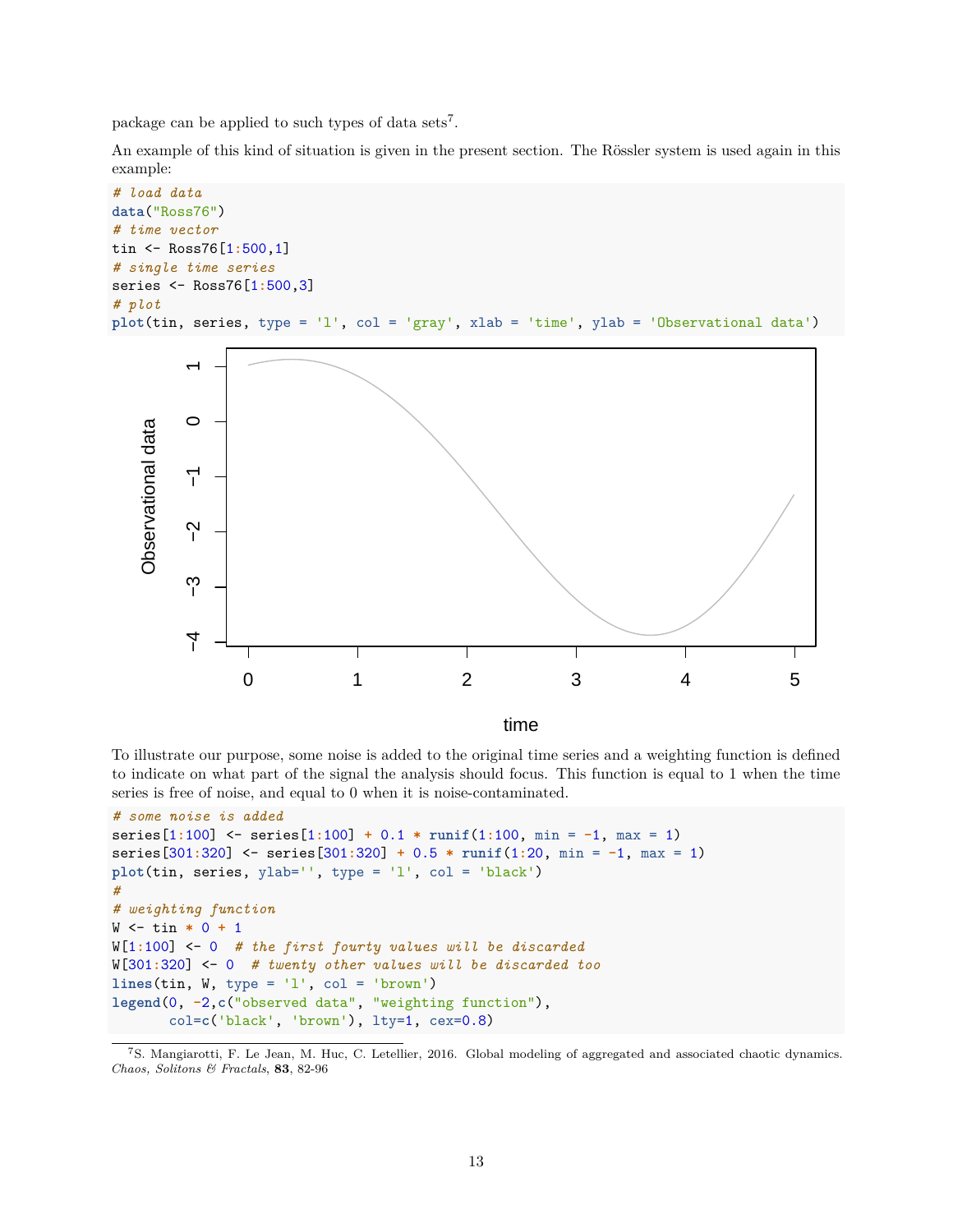

tin

The global modeling is then applied:

reg <- **gloMoId**(series, dt=1**/**100, weight = W, nVar=3, dMax=2, show=1)

The following equations are retrieved (the option weight indicates when the observations provides in series should be considered in the analysis, or not):

```
visuEq(3, 2, reg$K, approx = 2)
## dX1/dt = X2##
## dX2/dt = X3
##
## dX3/dt = -1.995491 -3.466246 X3 + 0.000163 X3^2 + 1.072336 X2 + 0.996449 X2 X3 -0.517425 X2^2 -3.98532
```
This set of equations can then be integrated numerically. Integration will be launched from the first state for which weight is equal to 1.

```
# first weight which value not equal to zero:
i1 = which(reg$finalWeight == 1)[1]
v0 <- reg$init[i1,1:3]
reconstr <- numicano(nVar=3, dMax=2, Istep=5000, onestep=1/250, PolyTerms=reg$K,
                     v0=v0, method="rk4")
```
The Rössler model is correctly retrieved:

```
plot(reconstr$reconstr[,2], reconstr$reconstr[,3], type='l', lwd = 3,
     main='phase portrait', xlab='y', ylab = 'dy/dt', col='orange')
# original data:
lines(reg$init[,1], reg$init[,2], type='l',
     main='phase portrait', col='black')
# initial condition
lines(v0[1], v0[2], type = 'p', col = 'red')
legend(-2,1,c("original", "model"), col=c('black', 'orange'), lty=1, cex=0.5)
legend(-2.1,-0.7,"initial conditions : ", cex = 0.5, bty="n")
```